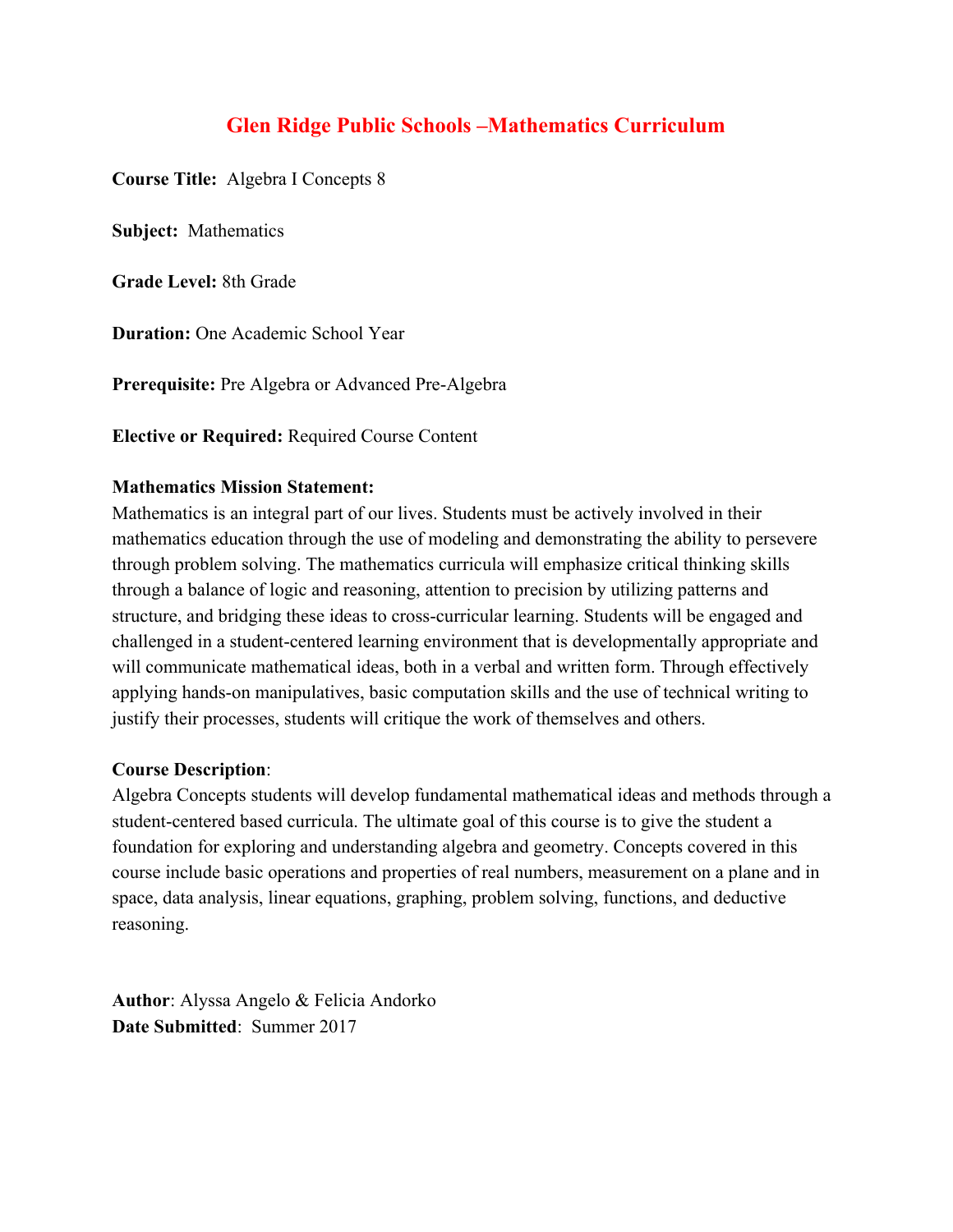# **Algebra I Concepts 8**

## **Unit #1: Number Sense**

#### **Approximate # of Weeks:** 6 weeks

#### **Essential Questions:**

- What are the characteristics of a rational number?
- What is an irrational number?
- What is a perfect square?
- How can you find decimal approximations of square roots that are irrational?
- How can you simplify a radical expression?
- How can you multiply two powers that have the same base?
- How can you simplify expressions containing exponents?
- How do we rewrite expressions containing negative exponents?
- How can you read and use numbers written in scientific notation?
- How do you multiply or divide numbers written in scientific notation?
- How do you add or subtract numbers written in scientific notation?

#### **New Jersey Learning Standards:**

- $\bullet$  7.NS.1,2,3
- $\bullet$  8.NS.1,2
- $\bullet$  8.EE.1-4
- NCTM Mathematical Practices

#### **Upon completion of this unit students will be able to:**

- Identify and order rational numbers
- Identify and order irrational numbers
- Find perfect squares
- Approximate irrational square roots
- Simplify radical expressions
- Multiply powers with the same base
- Raise a power to a power
- Divide powers with the same base
- Define a number to the zero power
- Rewrite negative powers
- Read and write numbers in scientific notation
- Multiply and divide numbers in scientific notation
- Add and subtract numbers in scientific notation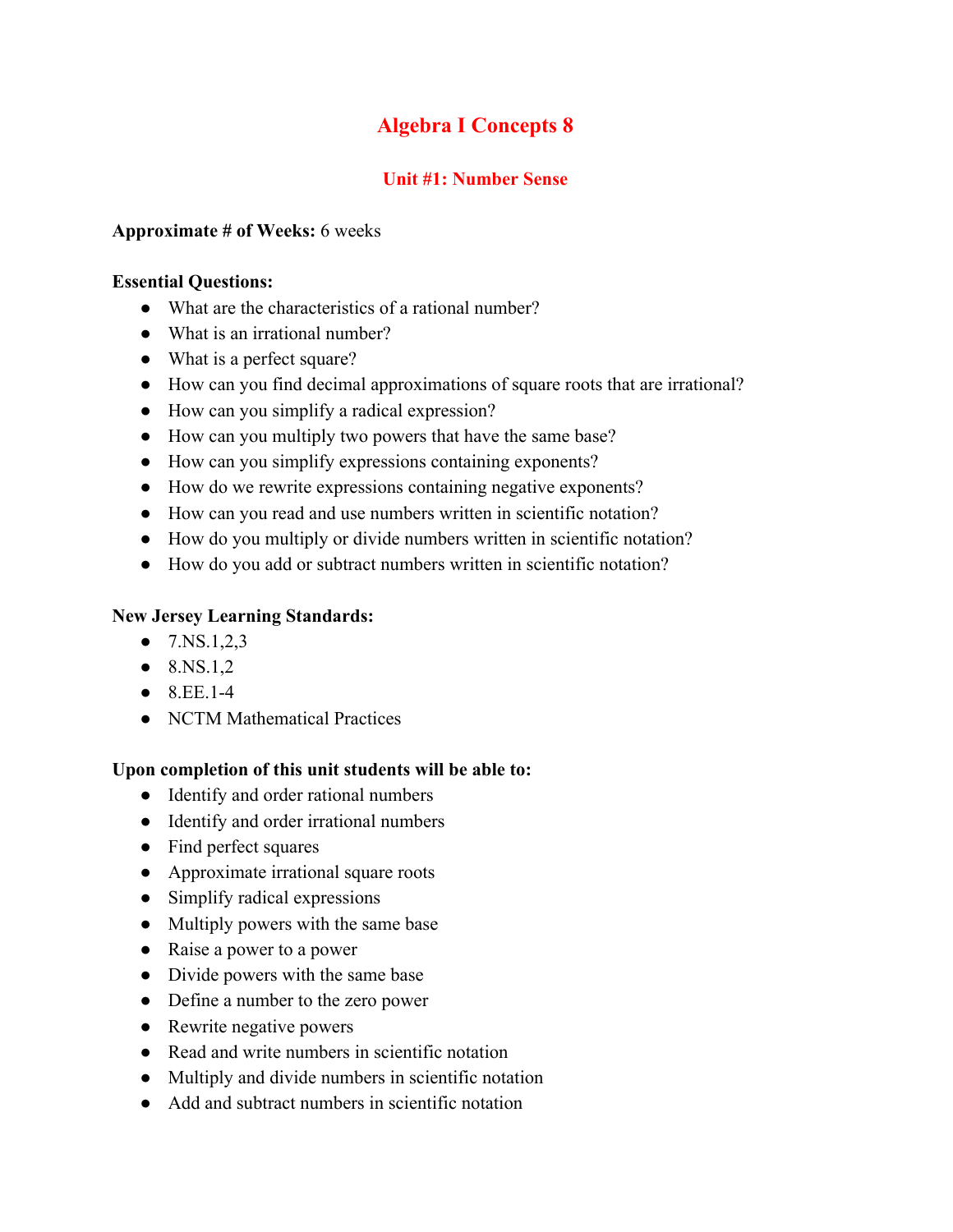## **Interdisciplinary Standards (NJCCCS.org)**

## ● **Standard 9.1 21st-Century Life & Career Skills**

All students will demonstrate the creative, critical thinking, collaboration, and problem-solving skills needed to function successfully as both global citizens and workers in diverse ethnic and organizational cultures.

## ● **Standard 8.2 – Technology Education**

All students will develop an understanding of the nature and impact of technology, engineering, technological design, and the designed world as they relate to the individual, society, and the environment.

## ● **Standard 5.1 Science Practices**

All students will understand that science is both a body of knowledge and an evidence-based, model-building enterprise that continually extends, refines, and revises knowledge. The four Science Practices strands encompass the knowledge and reasoning skills that students must acquire to be proficient in science.

## **Activities/ Technology:**

- Google Classroom
- Video tutorials (Virtual Nerd)
- Number Line (approximating square roots)
- Flashcards square and cube roots
- Converting between different number representations activity
- Card Sort cube and square roots
- Math XL

#### **Enrichment Activities:**

- Real World Connections
- Taking Math Deeper (Big Ideas)
- Practice C Level Worksheets
- Challenge Worksheets
- *On Core* Test Preparation Questions

| <b>Technology</b>   | <b>Closure</b>     | <b>Summative</b>   | Formative          |  |
|---------------------|--------------------|--------------------|--------------------|--|
| Assessment          | <b>Assessments</b> | <b>Assessments</b> | <b>Assessments</b> |  |
| Smart Board Lessons | Entry/ Exit Slips  | Unit Quizzes       | Think/Pair/Share   |  |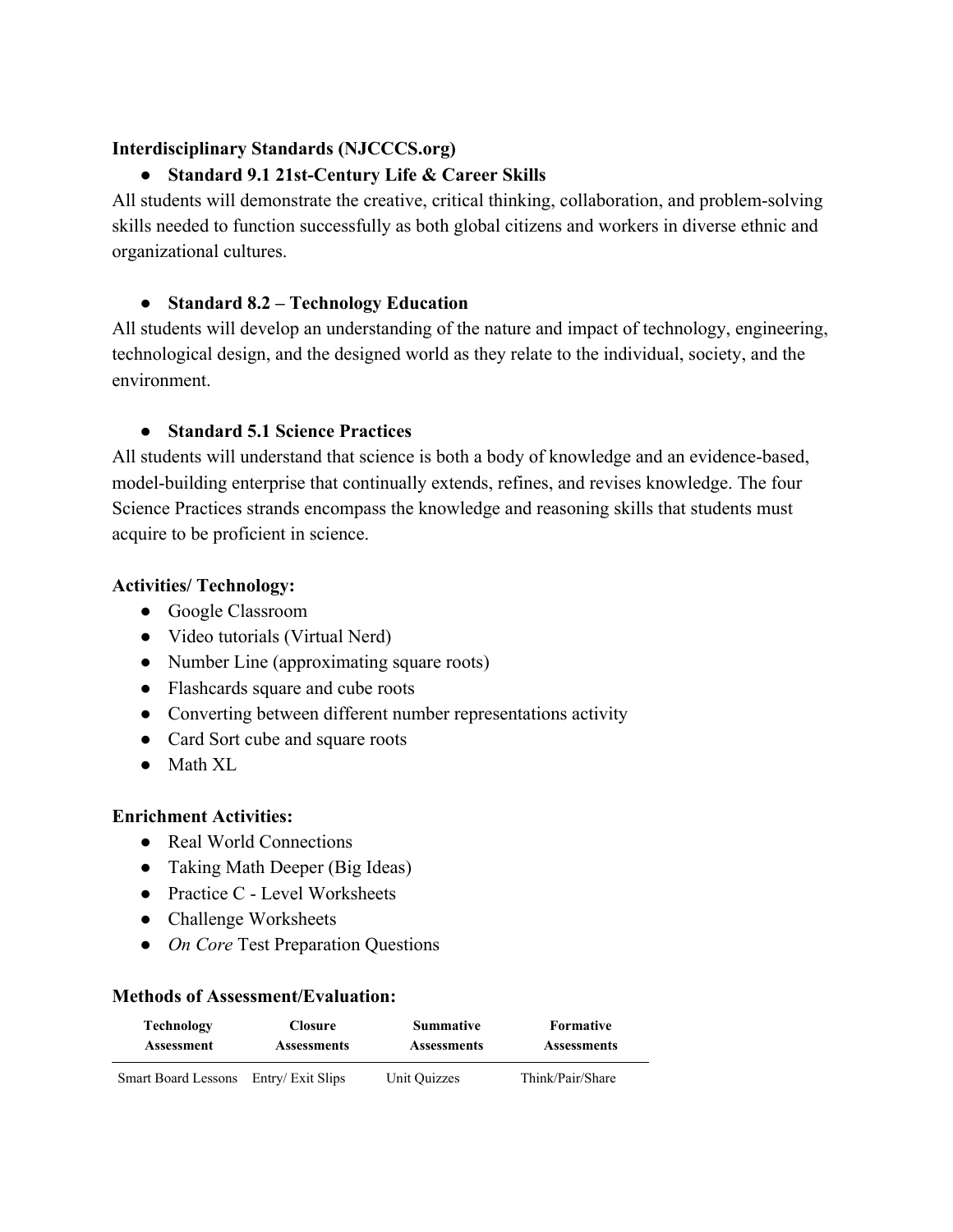| Calculator Labs                       | Thumbs Up/Thumbs<br>Down                              | Quarterly<br>Assessments            | Entry/Exit Slips            |
|---------------------------------------|-------------------------------------------------------|-------------------------------------|-----------------------------|
| Google Classroom<br><b>Exit Slips</b> | Dry Erase Boards                                      | Unit Projects                       | Whiteboards                 |
| <b>Online Quizzes</b>                 | Think/Pair/Share                                      | Quiz Games/ Board<br>Games (Kahoot) | Classwork/<br>Homework      |
|                                       | <b>Revisit Essential</b><br>Questions<br>(Objectives) | Self Assessments                    | Real World<br>Applications  |
|                                       |                                                       |                                     | Manipulatives               |
|                                       |                                                       |                                     | Open Ended<br>Questions     |
|                                       |                                                       |                                     | Verbal Assessment           |
|                                       |                                                       |                                     | <b>Rhetorical Questions</b> |
|                                       |                                                       |                                     | Unit Projects               |
|                                       |                                                       |                                     | Error Analysis              |
|                                       |                                                       |                                     | Math Games                  |
|                                       |                                                       |                                     | Notebook/Binder<br>Quiz     |

- Teacher Webpage
- Google Classroom
- Math XL
- *Big Ideas Math Grade 8*, Common Core 2014 Regular Pathway
- *Mathematics Grade 8*, Holt McDougal
- Technology:
	- Khan Academy
	- Learn Zillion
	- Big Idea Math (online)
	- Purple Math

## **Unit #2: Geometry**

**Approximate # of Weeks:** 5 weeks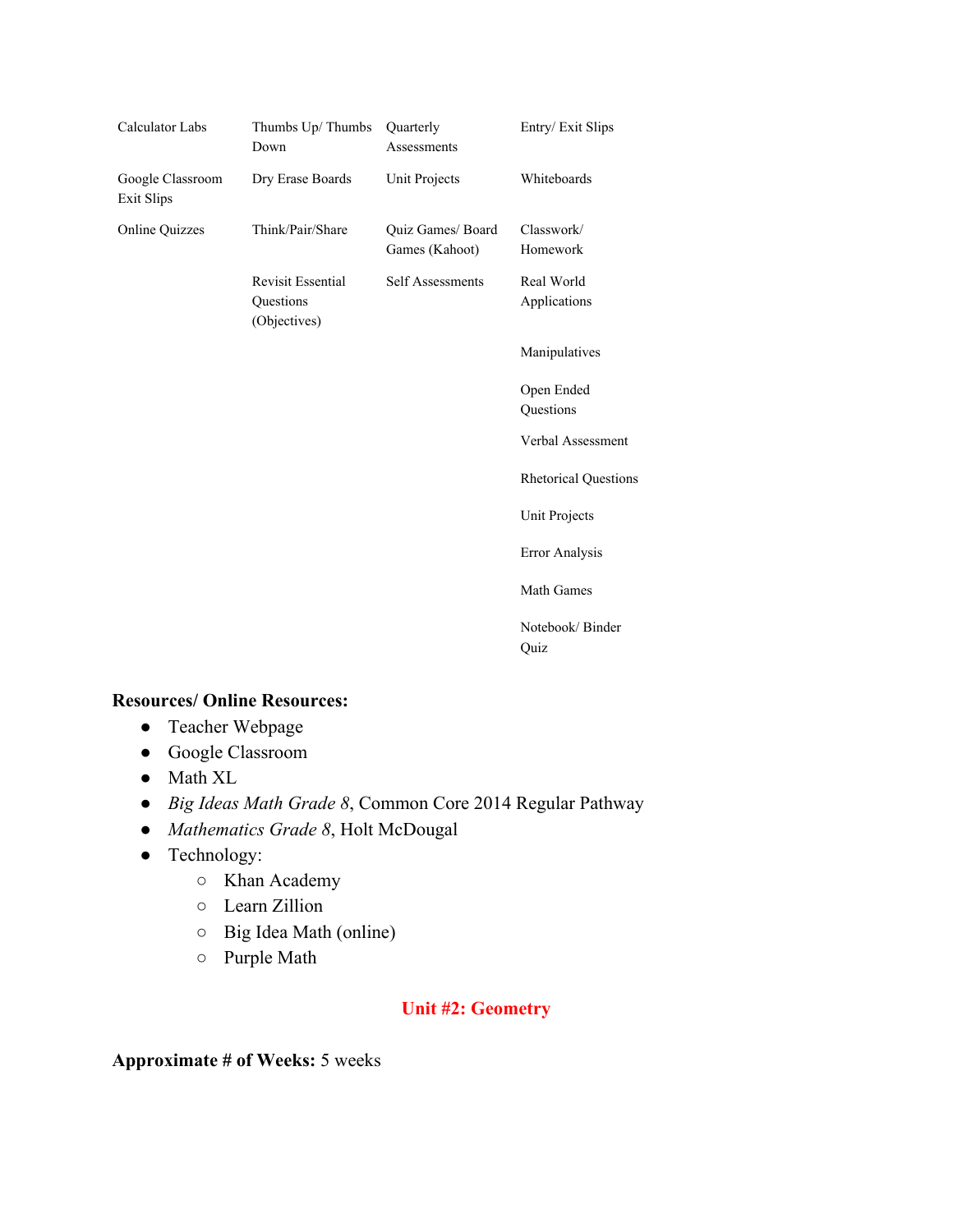## **Essential Questions:**

- How do you derive the Pythagorean Theorem?
- How does the Pythagorean Theorem work?
- How can you apply the Pythagorean Theorem in order to find the distance between two points?
- What is a transformation?
- Does a transformation maintain the same side lengths and angles?
- How do the x and y coordinates change in translations?
- How do the x and y coordinates change in reflections?
- How do the x and y coordinates change in rotations?
- How do the x and y coordinates change in dilations?
- How can you find the missing angles of a triangle?
- How can you use properties of parallel lines to solve real- life problems?

## **New Jersey Learning Standards:**

- $\bullet$  8.G.2,3,5,6,7,8
- $\bullet$  8.NS.1,2
- $\bullet$  8.EE.2
- NCTM Mathematical Practices

## **Upon completion of this unit students will be able to:**

- Find missing sides of a right triangle
- Apply the Pythagorean Theorem to find the distance between two points
- Apply the Pythagorean Theorem to solve real world problems
- Identify different transformations (translation, reflection, rotation, and dilation)
- Graph different transformations and identify the effect on the  $x \& y$  coordinates
- Find missing interior and exterior angles of triangles
- Find the measure of angles using parallel lines and a transversal

## **Interdisciplinary Standards ([NJCCCS.org](http://njcccs.org/))**

# ● **Standard 6.3 Active Citizenship in the 21 st Century**

All students will acquire the skills needed to be active, informed citizens who value diversity and promote cultural understanding by working collaboratively to address the challenges that are inherent in living in an interconnected world.

## ● **Standard 8.2 – Technology Education**

All students will develop an understanding of the nature and impact of technology, engineering, technological design, and the designed world as they relate to the individual, society, and the environment.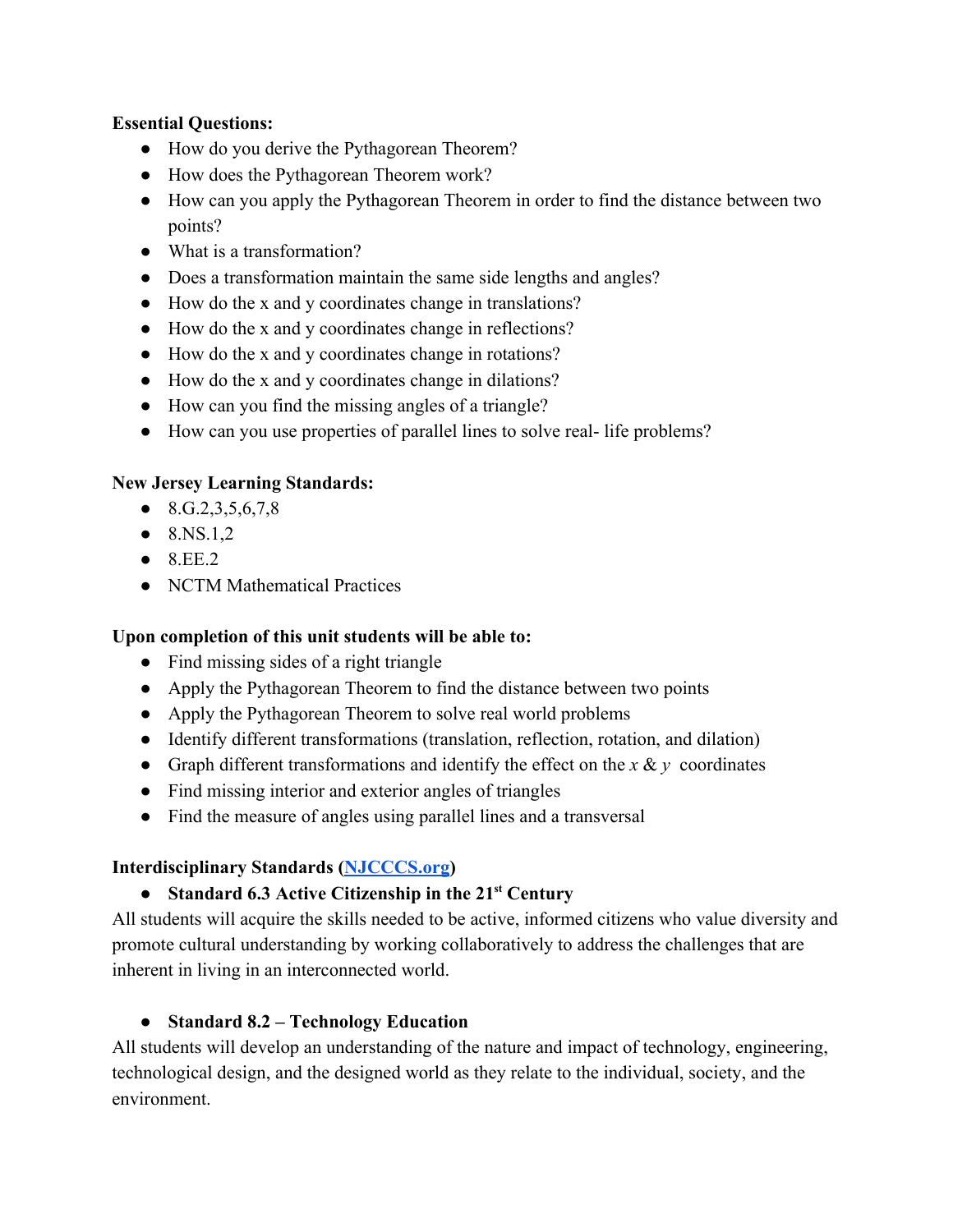#### ● **Standard 9.1 21st-Century Life & Career Skills**

All students will demonstrate the creative, critical thinking, collaboration, and problem-solving skills needed to function successfully as both global citizens and workers in diverse ethnic and organizational cultures.

## ● **Standard 9.3 - Career Awareness, Exploration, and Preparation**

All students will apply knowledge about and engage in the process of career awareness, exploration, and preparation in order to navigate the globally competitive work environment of the information age.

## **Activities/ Technology:**

- Google Classroom
- Video tutorials (Virtual Nerd)
- Pythagorean Theorem exploration activity
- Midpoint exploration activity
- Transformations exploration activity (tracing paper)
- Parallel lines tape activity
- Triangle sum exploration
- Scavenger Hunt triangle activity
- Math XL

## **Enrichment Activities:**

- Real World Connections
- Taking Math Deeper (Big Ideas)
- Practice C Level Worksheets
- Challenge Worksheets
- *On Core* Test Preparation Questions

| <b>Technology</b><br><b>Assessment</b> | <b>Closure</b><br><b>Assessments</b> | <b>Summative</b><br><b>Assessments</b> | <b>Formative</b><br><b>Assessments</b> |
|----------------------------------------|--------------------------------------|----------------------------------------|----------------------------------------|
| <b>Smart Board Lessons</b>             | Entry/ Exit Slips                    | Unit Ouizzes                           | Think/Pair/Share                       |
| Calculator Labs                        | Thumbs Up/Thumbs<br>Down             | Ouarterly<br>Assessments               | Entry/Exit Slips                       |
| Google Classroom<br>Exit Slips         | Dry Erase Boards                     | Unit Projects                          | Whiteboards                            |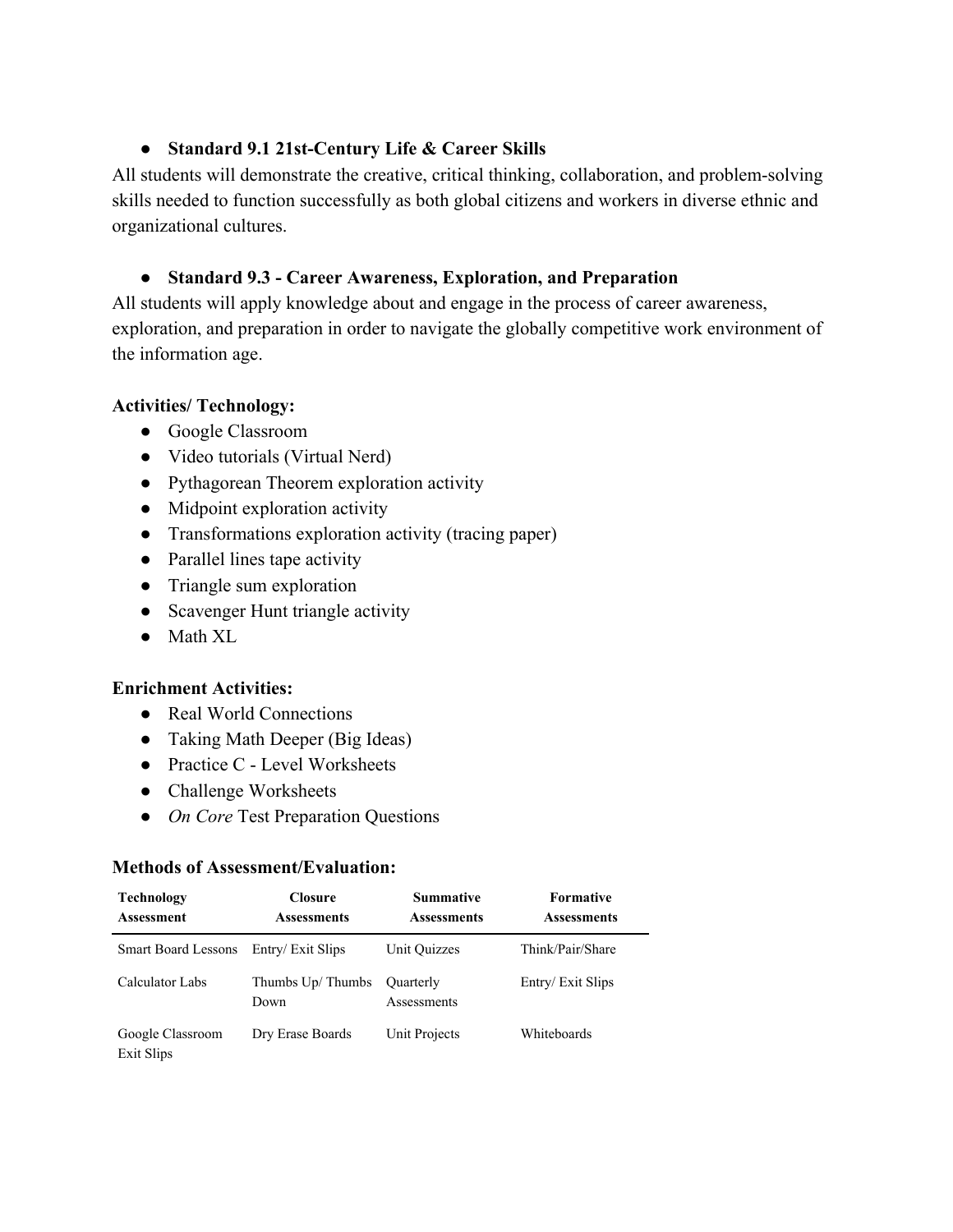| <b>Online Quizzes</b> | Think/Pair/Share                                      | Quiz Games/ Board<br>Games (Kahoot) | Classwork/<br>Homework      |
|-----------------------|-------------------------------------------------------|-------------------------------------|-----------------------------|
|                       | <b>Revisit Essential</b><br>Questions<br>(Objectives) | Self Assessments                    | Real World<br>Applications  |
|                       |                                                       |                                     | Manipulatives               |
|                       |                                                       |                                     | Open Ended<br>Questions     |
|                       |                                                       |                                     | Verbal Assessment           |
|                       |                                                       |                                     | <b>Rhetorical Questions</b> |
|                       |                                                       |                                     | Unit Projects               |
|                       |                                                       |                                     | Error Analysis              |
|                       |                                                       |                                     | Math Games                  |
|                       |                                                       |                                     | Notebook/Binder<br>Quiz     |

- Teacher Webpage
- Google Classroom
- Math XL
- *Big Ideas Math Grade 8*, Common Core 2014 Regular Pathway
- *Mathematics Grade 8*, Holt McDougal
- Technology:
	- Khan Academy
	- Learn Zillion
	- Big Idea Math (online)
	- Purple Math

#### **Unit #3: Functions**

#### **Approximate # of Weeks:** 8 weeks

#### **Essential Questions:**

- What is a function?
- How do you identify a function?
- How can you find the domain and range of a function?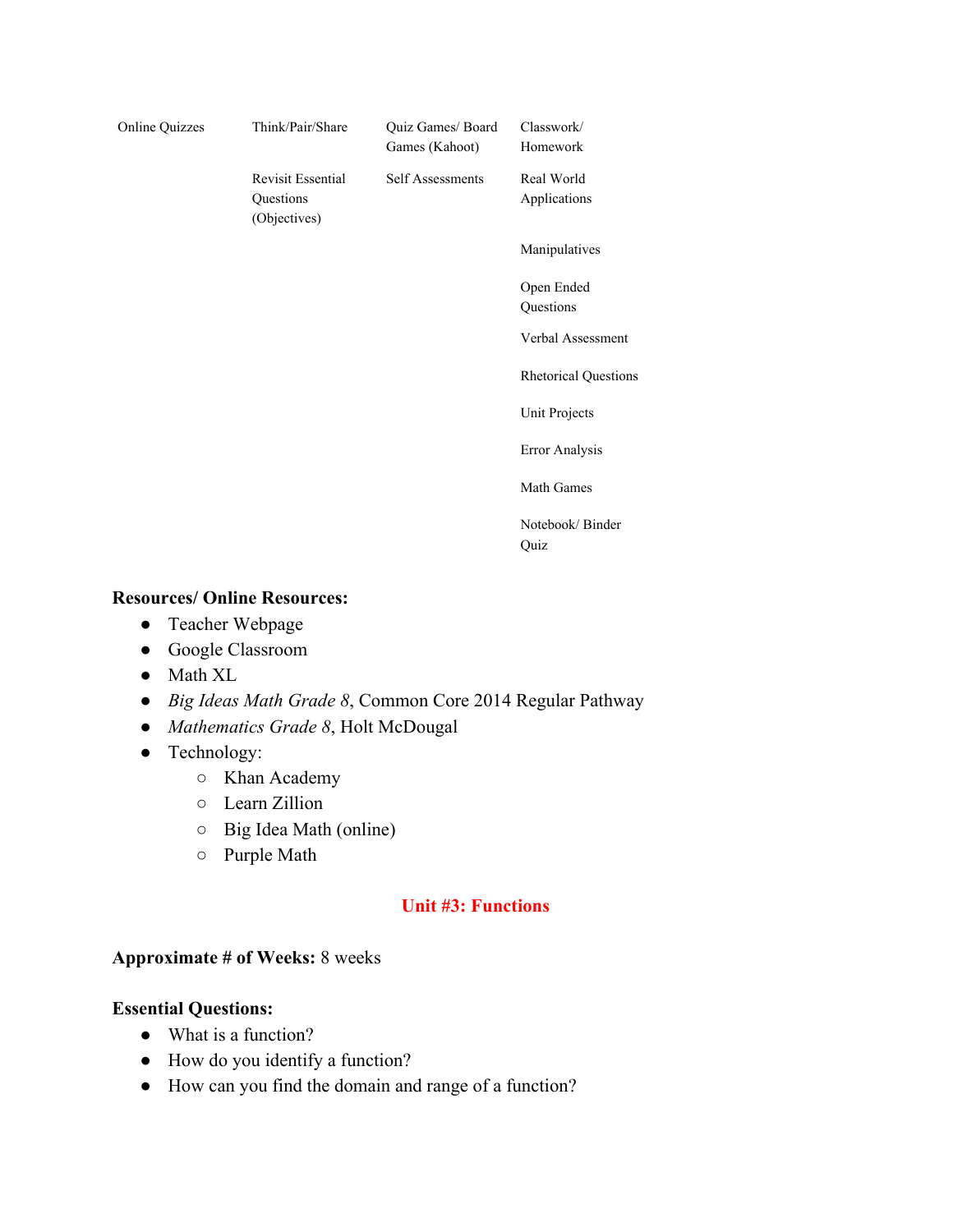- How can you decide whether the domain of a function is discrete or continuous?
- How do you graph a function?
- How can we use similar triangles to identify slope?
- How do we graph lines in slope-intercept form?
- How do you graph a line written in standard form?
- How do you classify functions as linear or nonlinear?
- How can you write an equation of a line when you are given the table, graph, or description?
- How can you write an equation of a line when you are given the slope and a point?
- How can you write an equation of a line when you are given two points on the line?
- How can we use parallel and perpendicular line relationships to write the equation of a line?

## **New Jersey Learning Standards:**

- $\bullet$  8.F.1-5
- $8EE5-8$
- NCTM Mathematical Practices

## **Upon completion of this unit students will be able to:**

- Complete an input-output table by finding the pattern
- Identify the difference between a function and relation
- Find domain and range of functions and relations
- Determine if a domain is discrete or continuous
- Graph functions on the coordinate place by completing and input-output table
- Calculate slope by using similarity of triangles
- Rewrite functions in slope-intercept form
- Graph functions in slope intercept form by identifying the slope and *y*-intercept
- Graph function in standard form by finding the *x-* & *y-* intercepts
- Solve an equation for a given variable
- Identify the difference between linear and nonlinear functions
- Complete a table given a graph, equation, or description
- Construct a graph, given a table, equation, or description
- Write a description given a table, graph, or equation
- Write a function given a table, graph, or description
- Write a function given a slope and a point
- Write a function given 2 points
- Write a function given parallel and perpendicular lines and a point on the line

## **Interdisciplinary Standards ([NJCCCS.org](http://njcccs.org/))**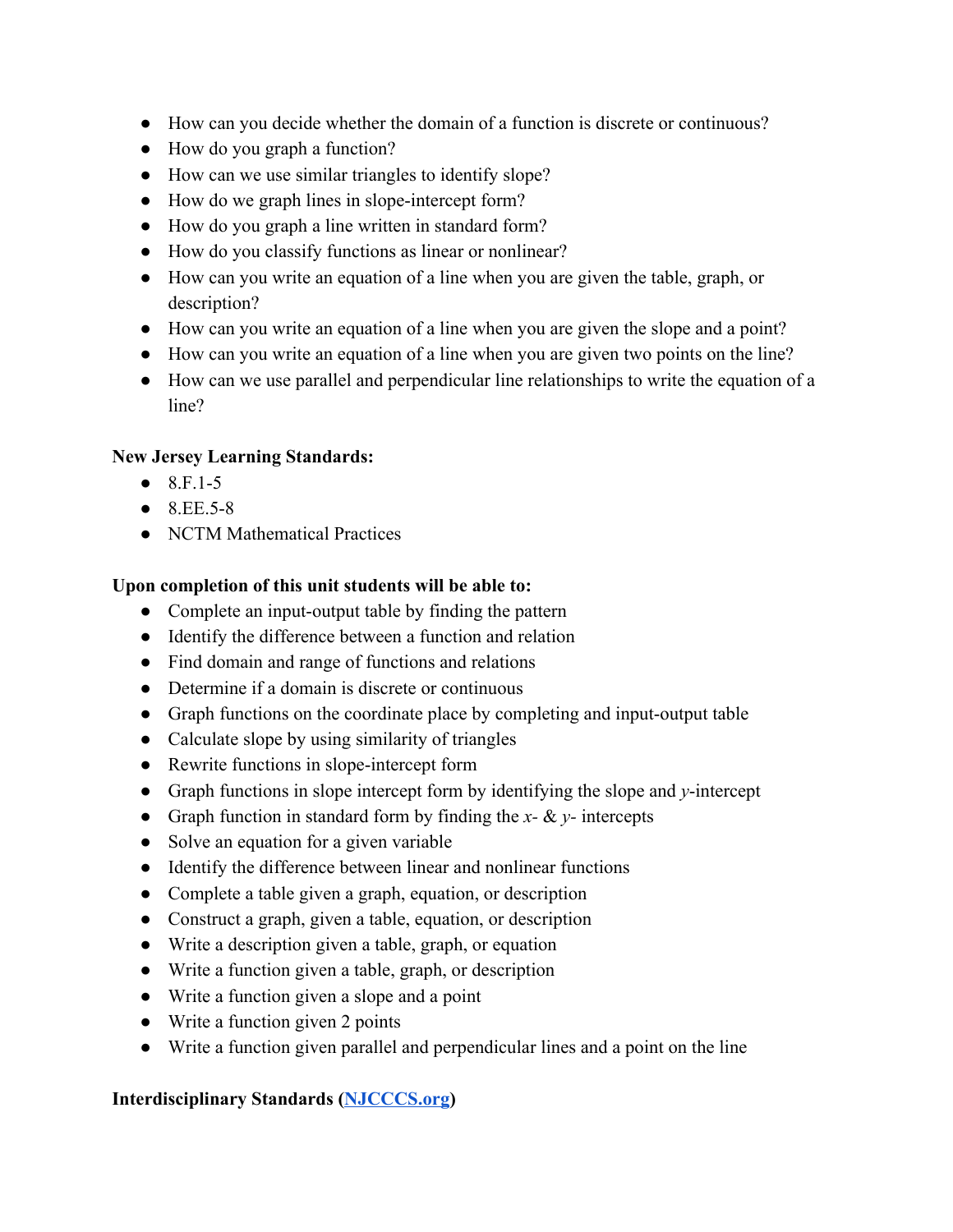# ● **Standard 6.3 Active Citizenship in the 21 st Century**

All students will acquire the skills needed to be active, informed citizens who value diversity and promote cultural understanding by working collaboratively to address the challenges that are inherent in living in an interconnected world.

## ● **Standard 9.1 21st-Century Life & Career Skills**

All students will demonstrate the creative, critical thinking, collaboration, and problem-solving skills needed to function successfully as both global citizens and workers in diverse ethnic and organizational cultures.

## ● **Standard 8.2 – Technology Education**

All students will develop an understanding of the nature and impact of technology, engineering, technological design, and the designed world as they relate to the individual, society, and the environment.

## **Activities/ Technology:**

- Google Classroom
- Video tutorials (Virtual Nerd)
- Function machine analogy activity
- Discrete vs. Continuous Domain comparison activity
- Venn Diagram comparing functions and relations
- Graphing activities
- Card sort functions and relations
- Scavenger hunt Functions in different forms
- Math XL

## **Enrichment Activities:**

- Real World Connections
- Taking Math Deeper (Big Ideas)
- Practice C Level Worksheets
- Challenge Worksheets
- *On Core* Test Preparation Questions

| Technology                            | <b>Closure</b>     | <b>Summative</b>   | Formative          |  |
|---------------------------------------|--------------------|--------------------|--------------------|--|
| <b>Assessment</b>                     | <b>Assessments</b> | <b>Assessments</b> | <b>Assessments</b> |  |
| Smart Board Lessons Entry/ Exit Slips |                    | Unit Quizzes       | Think/Pair/Share   |  |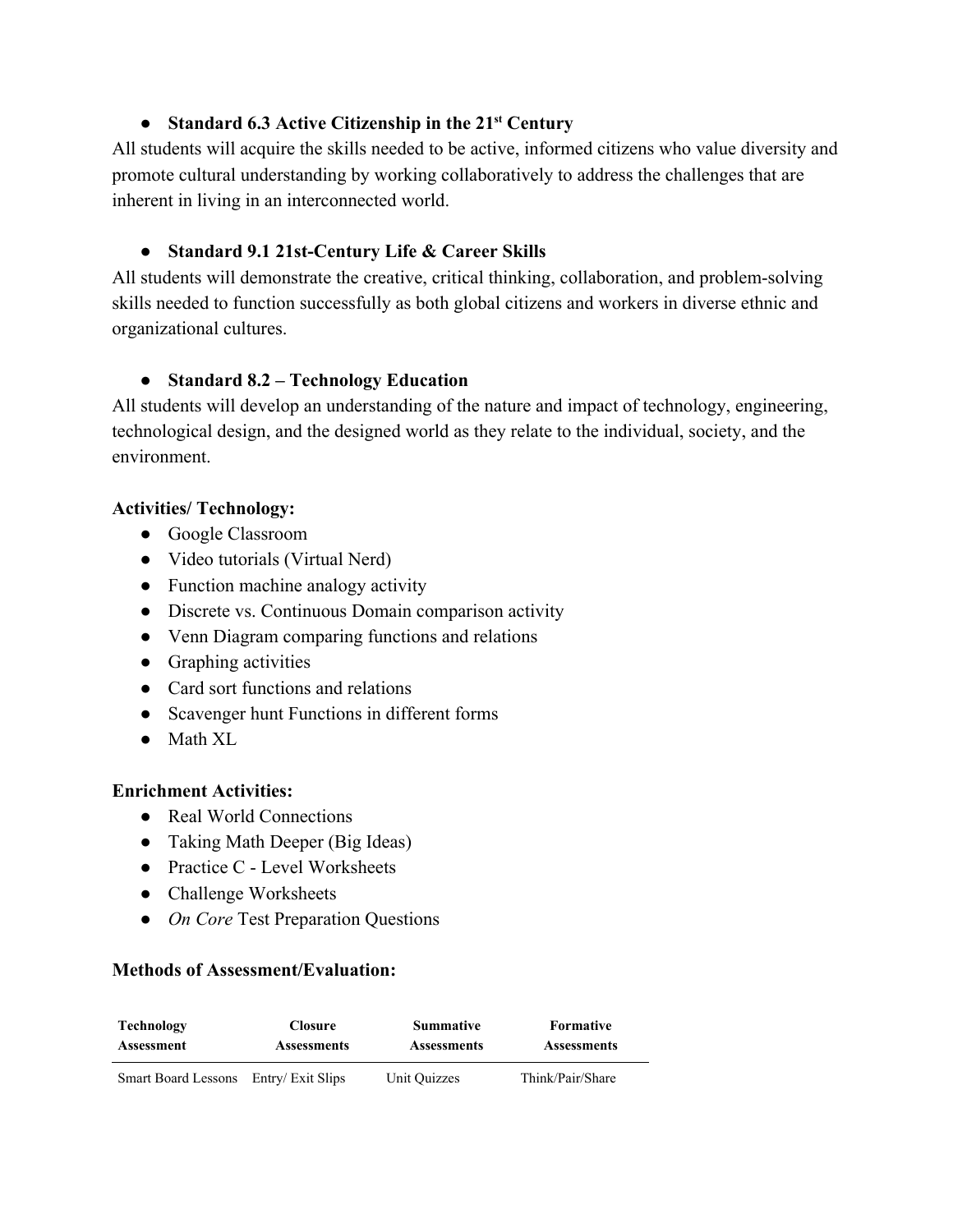| Calculator Labs                       | Thumbs Up/Thumbs<br>Down                              | Quarterly<br>Assessments            | Entry/Exit Slips            |
|---------------------------------------|-------------------------------------------------------|-------------------------------------|-----------------------------|
| Google Classroom<br><b>Exit Slips</b> | Dry Erase Boards                                      | Unit Projects                       | Whiteboards                 |
| <b>Online Quizzes</b>                 | Think/Pair/Share                                      | Quiz Games/ Board<br>Games (Kahoot) | Classwork/<br>Homework      |
|                                       | <b>Revisit Essential</b><br>Questions<br>(Objectives) | Self Assessments                    | Real World<br>Applications  |
|                                       |                                                       |                                     | Manipulatives               |
|                                       |                                                       |                                     | Open Ended<br>Questions     |
|                                       |                                                       |                                     | Verbal Assessment           |
|                                       |                                                       |                                     | <b>Rhetorical Questions</b> |
|                                       |                                                       |                                     | Unit Projects               |
|                                       |                                                       |                                     | Error Analysis              |
|                                       |                                                       |                                     | Math Games                  |
|                                       |                                                       |                                     | Notebook/Binder<br>Quiz     |

- Teacher Webpage
- Google Classroom
- Math XL
- *Big Ideas Math Grade 8*, Common Core 2014 Regular Pathway
- *Mathematics Grade 8*, Holt McDougal
- Technology:
	- Khan Academy
	- Learn Zillion
	- Big Idea Math (online)
	- Purple Math

## **Unit #4: Systems and Inequalities**

**Approximate # of Weeks:** 5 weeks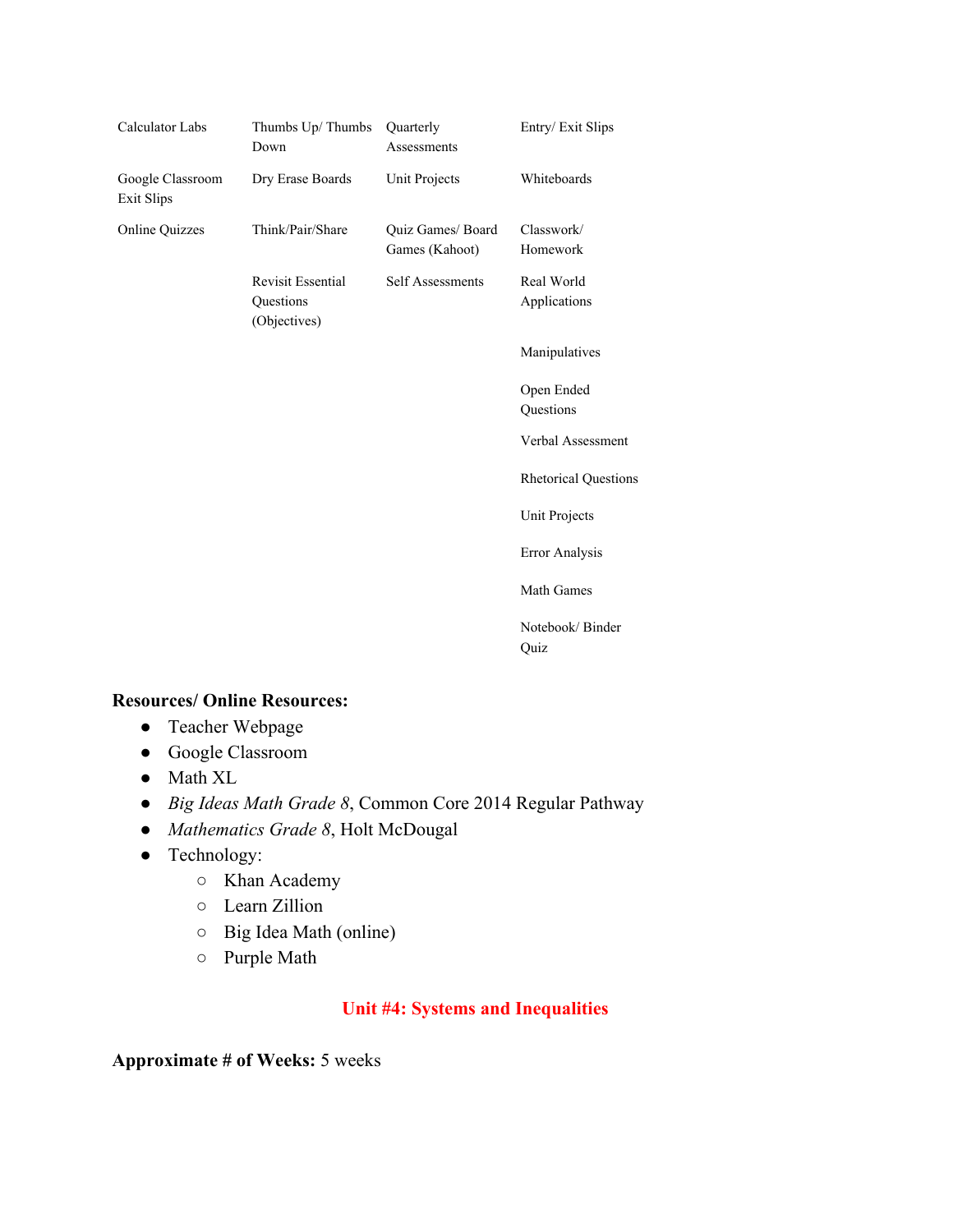#### **Essential Questions:**

- Does the order in which you perform an operation matter?
- How does keeping an equation balanced aid in solving an equation?
- How do you identify and combine like terms?
- In a two-step equation, which step should you do first?
- How can you solve a system of linear equations?
- How do you solve a system algebraically?
- What types of solutions can systems of linear equations have?
- How can you apply solving systems strategies to application problems?
- How can you use an inequality to describe a real-life statement?

## **New Jersey Learning Standards:**

- $\bullet$  7 EE 4
- $\bullet$  8.EE.8
- NCTM Mathematical Practices

## **Upon completion of this unit students will be able to:**

- Solve multi-step equations with variables on both sides
- Solve a systems of linear equations by graphing
- Solve a system of linear equations using substitution or elimination
- Determine how many solutions a systems of equations may have
- Write, graph, and solve one-step and multi-step inequalities

## **Interdisciplinary Standards ([NJCCCS.org](http://njcccs.org/))**

## ● **Standard 9.1 21st-Century Life & Career Skills**

All students will demonstrate the creative, critical thinking, collaboration, and problem-solving skills needed to function successfully as both global citizens and workers in diverse ethnic and organizational cultures.

## ● **Standard 9.3 - Career Awareness, Exploration, and Preparation**

All students will apply knowledge about and engage in the process of career awareness, exploration, and preparation in order to navigate the globally competitive work environment of the information age.

## ● **Standard 8.1 – Computer and Information Literacy**

All students will use computer applications to gather and organize information and to solve problems.

## **Activities/ Technology:**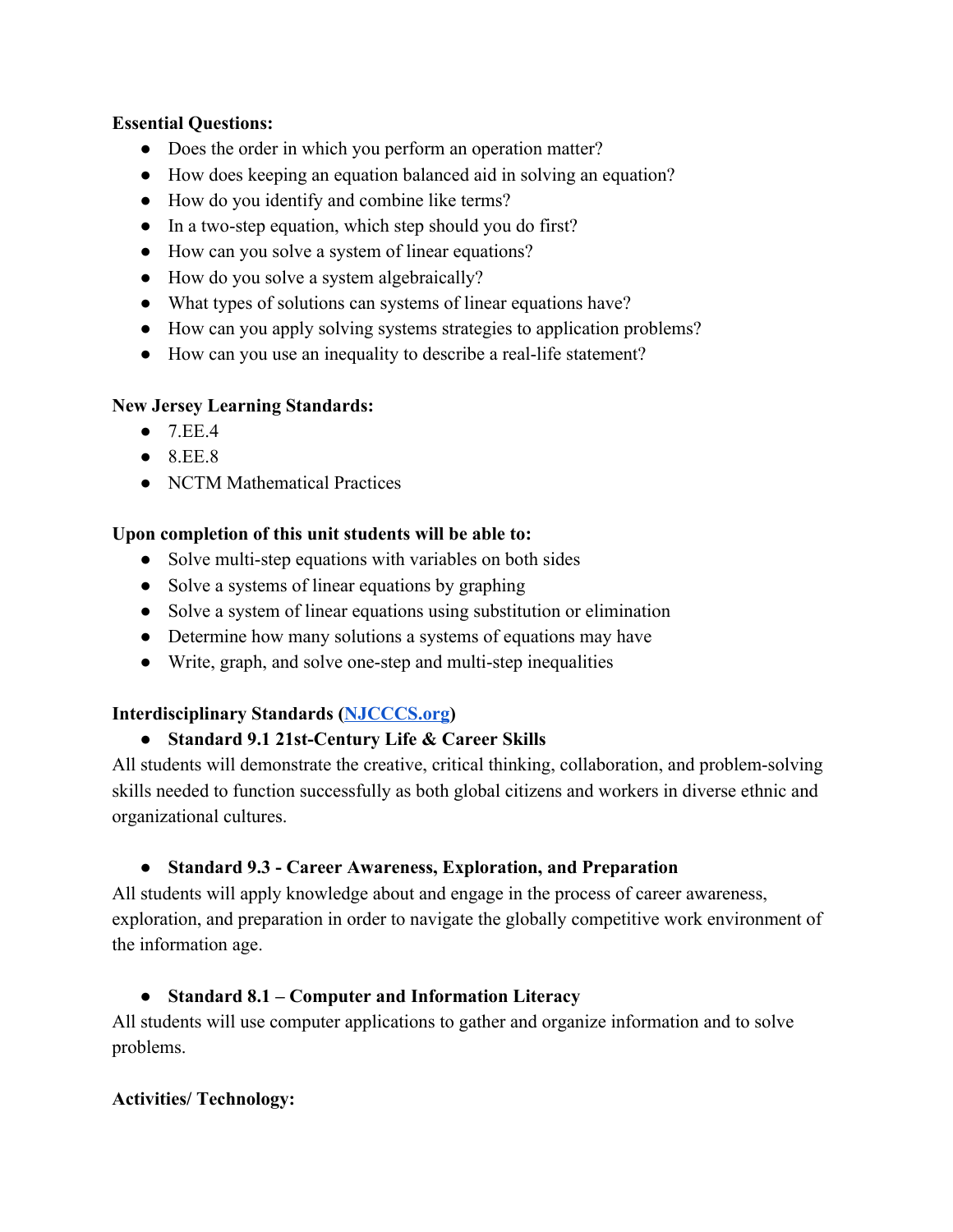- Google Classroom
- Video tutorials (Virtual Nerd)
- Solving Systems with different methods venn diagram
- Solving Inequalities exploration activity
- Card Sort Solving Systems
- Scavenger Hunt solving systems
- Applications of systems guided activity
- Math XL

## **Enrichment Activities:**

- Real World Connections
- Taking Math Deeper (Big Ideas)
- Practice C Level Worksheets
- Challenge Worksheets
- *On Core* Test Preparation Questions

| <b>Technology</b><br><b>Assessment</b> | <b>Closure</b><br><b>Assessments</b>                  | <b>Summative</b><br><b>Assessments</b> | Formative<br><b>Assessments</b> |
|----------------------------------------|-------------------------------------------------------|----------------------------------------|---------------------------------|
| <b>Smart Board Lessons</b>             | Entry/Exit Slips                                      | Unit Quizzes                           | Think/Pair/Share                |
| Calculator Labs                        | Thumbs Up/Thumbs<br>Down                              | Quarterly<br>Assessments               | Entry/Exit Slips                |
| Google Classroom<br>Exit Slips         | Dry Erase Boards                                      | Unit Projects                          | Whiteboards                     |
| <b>Online Quizzes</b>                  | Think/Pair/Share                                      | Quiz Games/ Board<br>Games (Kahoot)    | Classwork/<br>Homework          |
|                                        | <b>Revisit Essential</b><br>Questions<br>(Objectives) | <b>Self Assessments</b>                | Real World<br>Applications      |
|                                        |                                                       |                                        | Manipulatives                   |
|                                        |                                                       |                                        | Open Ended<br>Questions         |
|                                        |                                                       |                                        | Verbal Assessment               |
|                                        |                                                       |                                        | <b>Rhetorical Questions</b>     |
|                                        |                                                       |                                        | Unit Projects                   |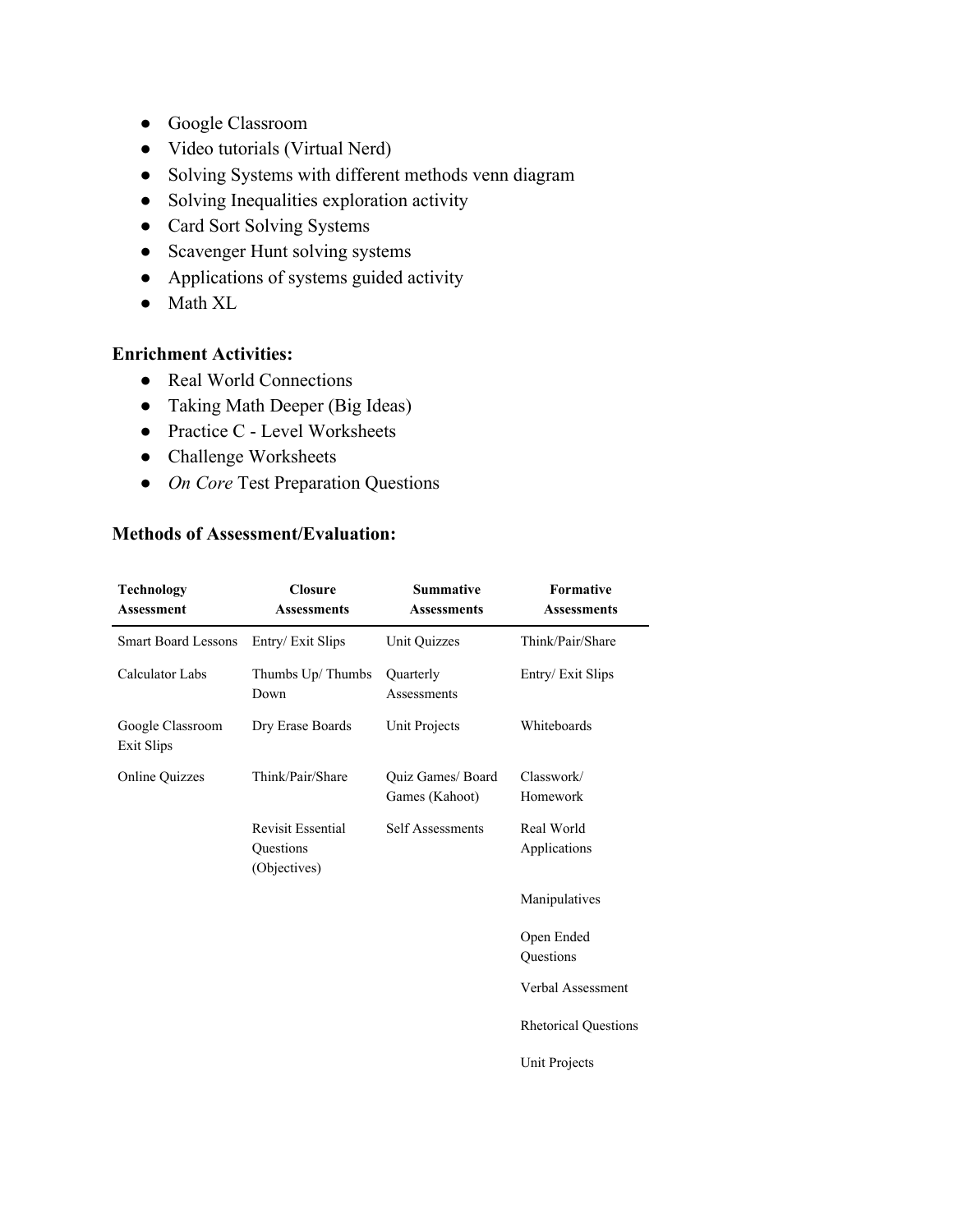Error Analysis

Math Games

Notebook/ Binder Quiz

#### **Resources/ Online Resources:**

- Teacher Webpage
- Google Classroom
- Math XL
- *Big Ideas Math Grade 8*, Common Core 2014 Regular Pathway
- *Mathematics Grade 8*, Holt McDougal
- Technology:
	- Khan Academy
	- Learn Zillion
	- Big Idea Math (online)
	- Purple Math

## **Unit #5: Patterns of Association**

#### **Approximate # of Weeks:** 2 weeks

#### **Essential Questions:**

- How can you use data to predict an event?
- How can you analyze two-variable data in a table?

#### **New Jersey Learning Standards:**

- $\bullet$  8.SP.1-4
- NCTM Mathematical Practices

#### **Upon completion of this unit students will be able to:**

- Read and construct a scatterplot
- Sketch and write the equation for a line of best fit
- Use the line of best fit to make predictions
- Construct and interpret a two-way table

#### **Interdisciplinary Standards ([NJCCCS.org](http://njcccs.org/))**

● **Standard 8.1 – Computer and Information Literacy**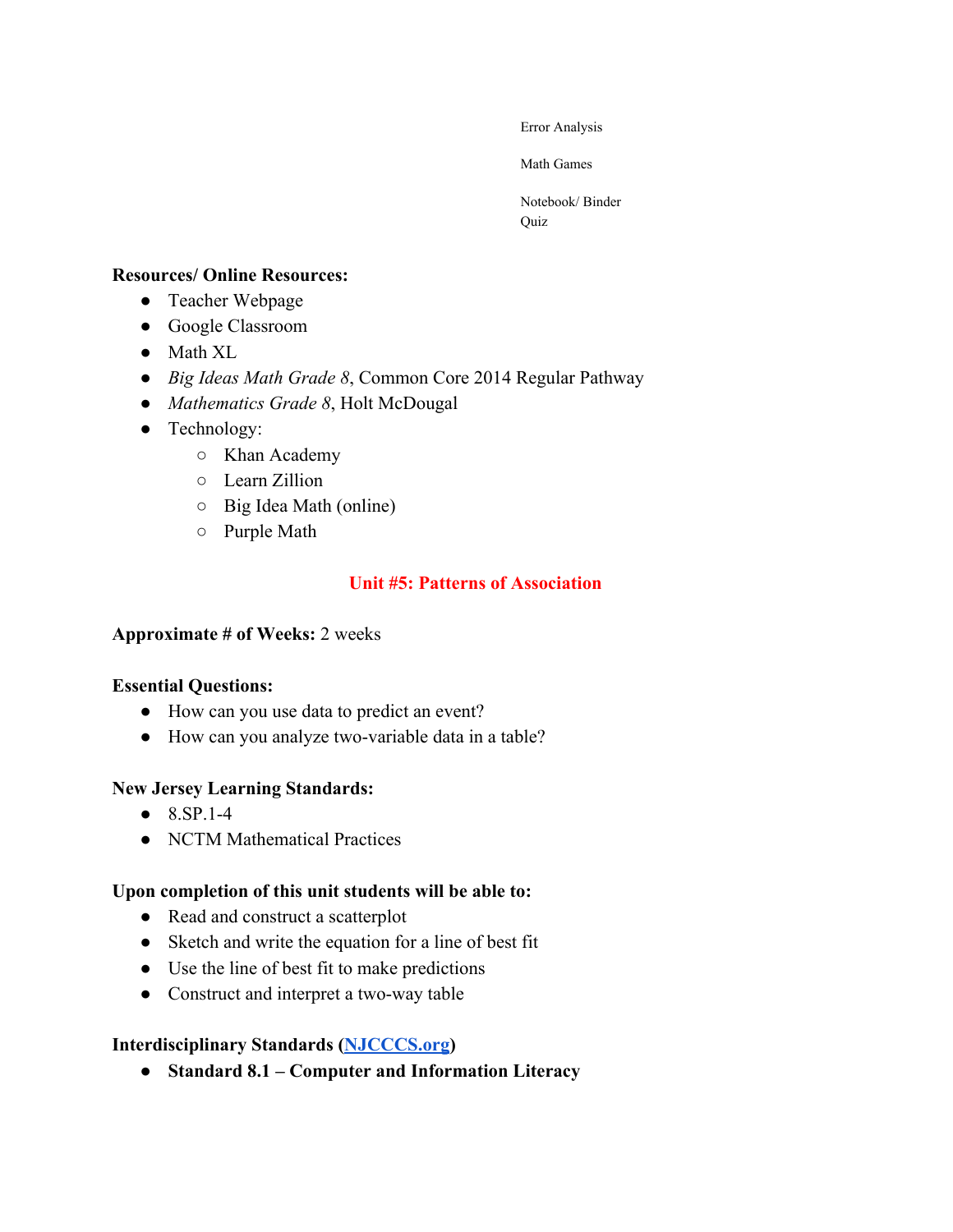All students will use computer applications to gather and organize information and to solve problems.

## ● **Standard 8.2 – Technology Education**

All students will develop an understanding of the nature and impact of technology, engineering, technological design, and the designed world as they relate to the individual, society, and the environment.

# ● **Standard 6.3 Active Citizenship in the 21 st Century**

All students will acquire the skills needed to be active, informed citizens who value diversity and promote cultural understanding by working collaboratively to address the challenges that are inherent in living in an interconnected world.

## ● **Standard 5.1 Science Practices**

All students will understand that science is both a body of knowledge and an evidence-based, model-building enterprise that continually extends, refines, and revises knowledge. The four Science Practices strands encompass the knowledge and reasoning skills that students must acquire to be proficient in science.

## **Activities/ Technology:**

- Google Classroom
- Video tutorials (Virtual Nerd)
- Scatterplot application with class
- Trend Lines with real world examples
- Two-Way table activity real world activity
- Math XL

## **Enrichment Activities:**

- Real World Connections
- Taking Math Deeper (Big Ideas)
- Practice C Level Worksheets
- Challenge Worksheets
- *On Core* Test Preparation Questions

| <b>Technology</b>                     | <b>Closure</b>     | <b>Summative</b>   | Formative          |
|---------------------------------------|--------------------|--------------------|--------------------|
| <b>Assessment</b>                     | <b>Assessments</b> | <b>Assessments</b> | <b>Assessments</b> |
| Smart Board Lessons Entry/ Exit Slips |                    | Unit Quizzes       | Think/Pair/Share   |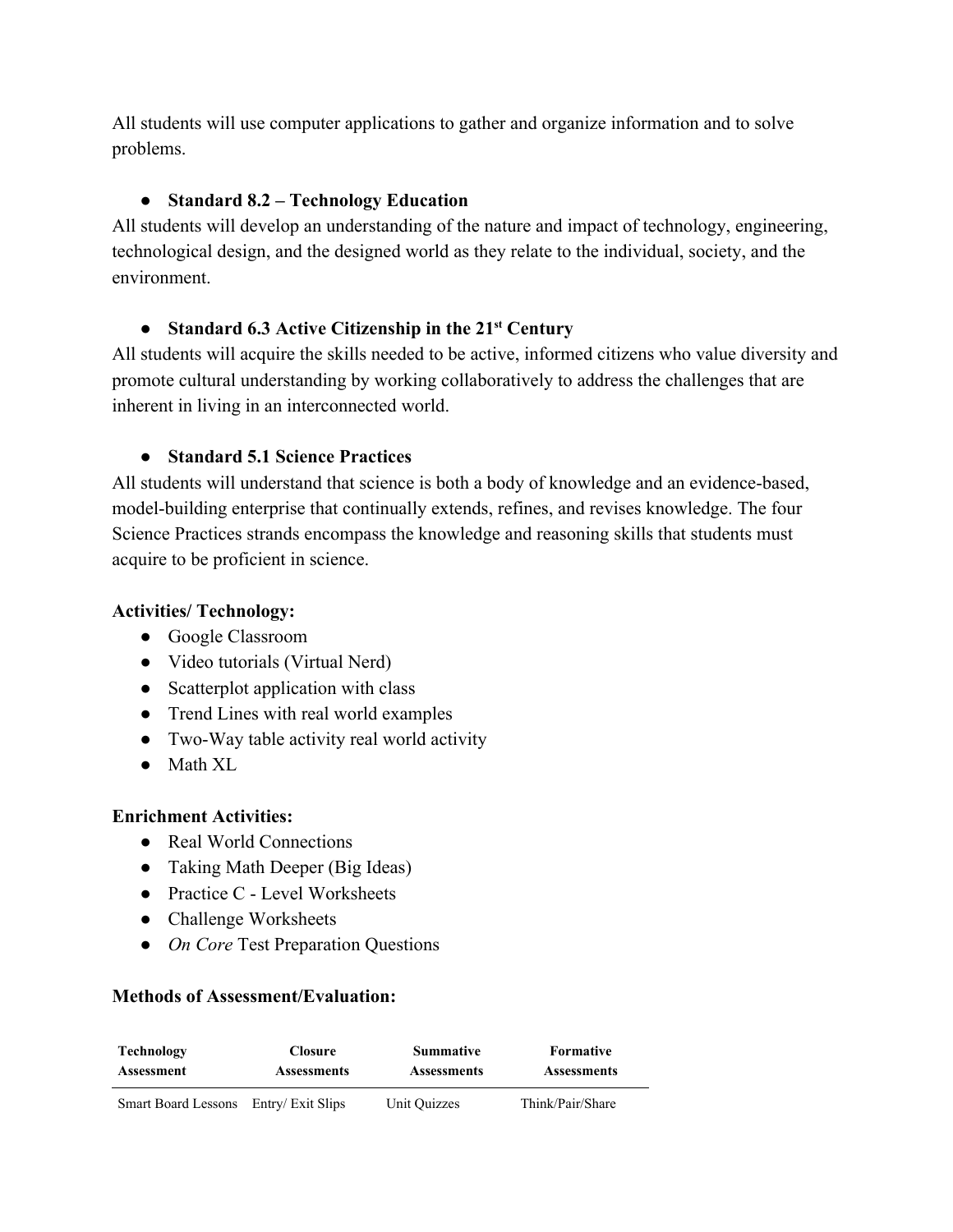| Calculator Labs                       | Thumbs Up/Thumbs<br>Down                              | Quarterly<br>Assessments            | Entry/Exit Slips            |
|---------------------------------------|-------------------------------------------------------|-------------------------------------|-----------------------------|
| Google Classroom<br><b>Exit Slips</b> | Dry Erase Boards                                      | Unit Projects                       | Whiteboards                 |
| <b>Online Quizzes</b>                 | Think/Pair/Share                                      | Quiz Games/ Board<br>Games (Kahoot) | Classwork/<br>Homework      |
|                                       | <b>Revisit Essential</b><br>Questions<br>(Objectives) | Self Assessments                    | Real World<br>Applications  |
|                                       |                                                       |                                     | Manipulatives               |
|                                       |                                                       |                                     | Open Ended<br>Questions     |
|                                       |                                                       |                                     | Verbal Assessment           |
|                                       |                                                       |                                     | <b>Rhetorical Questions</b> |
|                                       |                                                       |                                     | Unit Projects               |
|                                       |                                                       |                                     | Error Analysis              |
|                                       |                                                       |                                     | <b>Math Games</b>           |
|                                       |                                                       |                                     | Notebook/Binder<br>Quiz     |

- Teacher Webpage
- Google Classroom
- Math XL
- *Big Ideas Math Grade 8*, Common Core 2014 Regular Pathway
- *Mathematics Grade 8*, Holt McDougal
- Technology:
	- Khan Academy
	- Learn Zillion
	- Big Idea Math (online)
	- Purple Math

#### **Unit #6: Volume of Solids**

**Approximate # of Weeks:** 3 weeks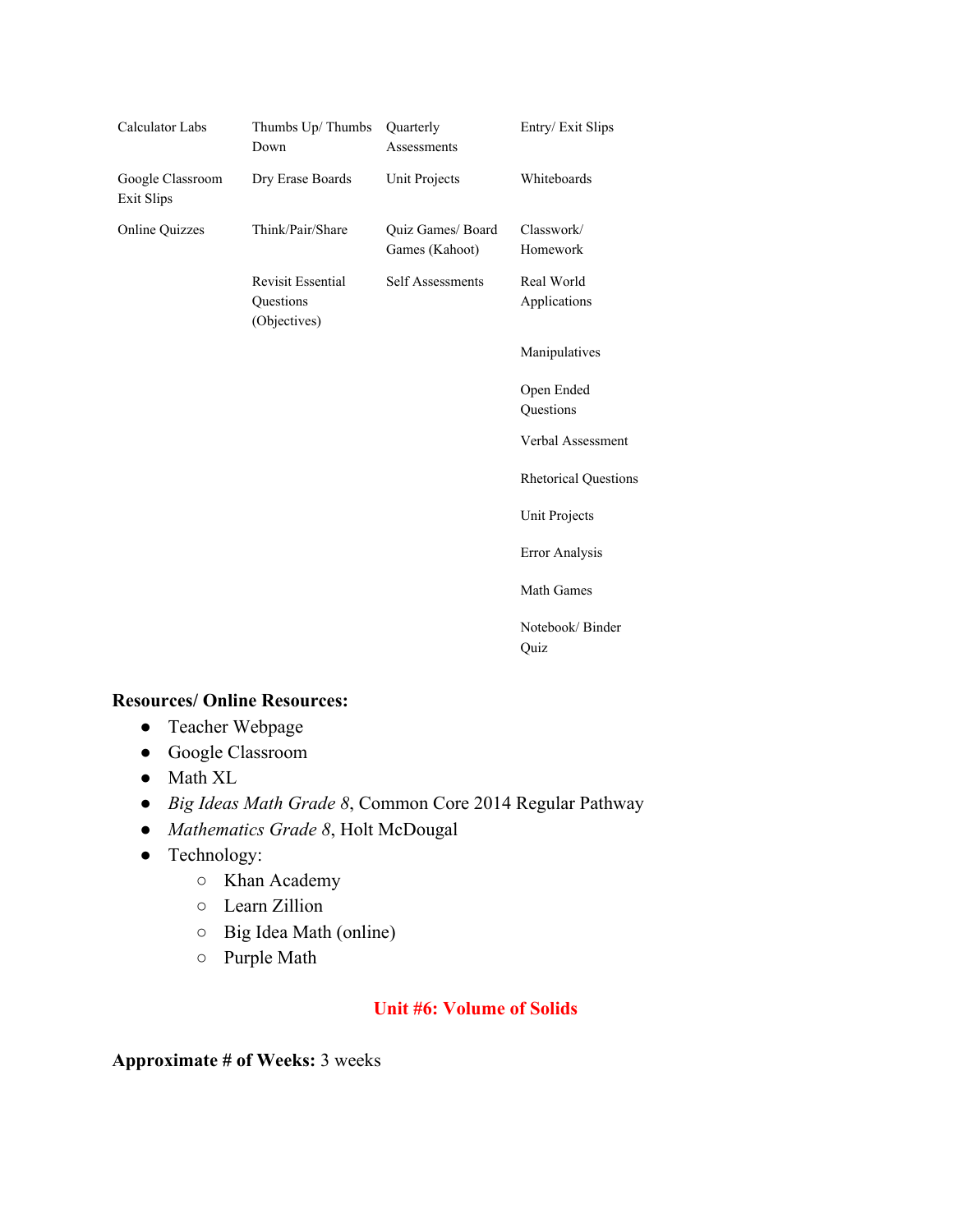#### **Essential Questions:**

- How do we find perimeter and area of polygons?
- How do we find the volume of a cylinder and prism?
- How can you use a net to find the surface area of 3D solids?
- How can you find the volume of a cone and pyramid?
- How do you find the volume of a sphere?

## **New Jersey Learning Standards:**

- $\bullet$  7.G.5
- $\bullet$  8.G.9
- NCTM Mathematical Practices

## **Upon completion of this unit students will be able to:**

- Find the surface area of three dimensional solids using a net
- Find the volume of three dimensional solids
- Find the surface area and volume of composite solids

## **Interdisciplinary Standards ([NJCCCS.org](http://njcccs.org/))**

## ● **Standard 9.1 21st-Century Life & Career Skills**

All students will demonstrate the creative, critical thinking, collaboration, and problem-solving skills needed to function successfully as both global citizens and workers in diverse ethnic and organizational cultures.

## ● **Standard 8.2 – Technology Education**

All students will develop an understanding of the nature and impact of technology, engineering, technological design, and the designed world as they relate to the individual, society, and the environment.

# ● **Standard 6.3 Active Citizenship in the 21 st Century**

All students will acquire the skills needed to be active, informed citizens who value diversity and promote cultural understanding by working collaboratively to address the challenges that are inherent in living in an interconnected world.

#### **Activities/ Technology:**

- Google Classroom
- Video tutorials (Virtual Nerd)
- Perimeter vs. area Venn diagram
- Composite Surface Area Exploration with 3D shapes
- Surface area vs. Volume Venn Diagram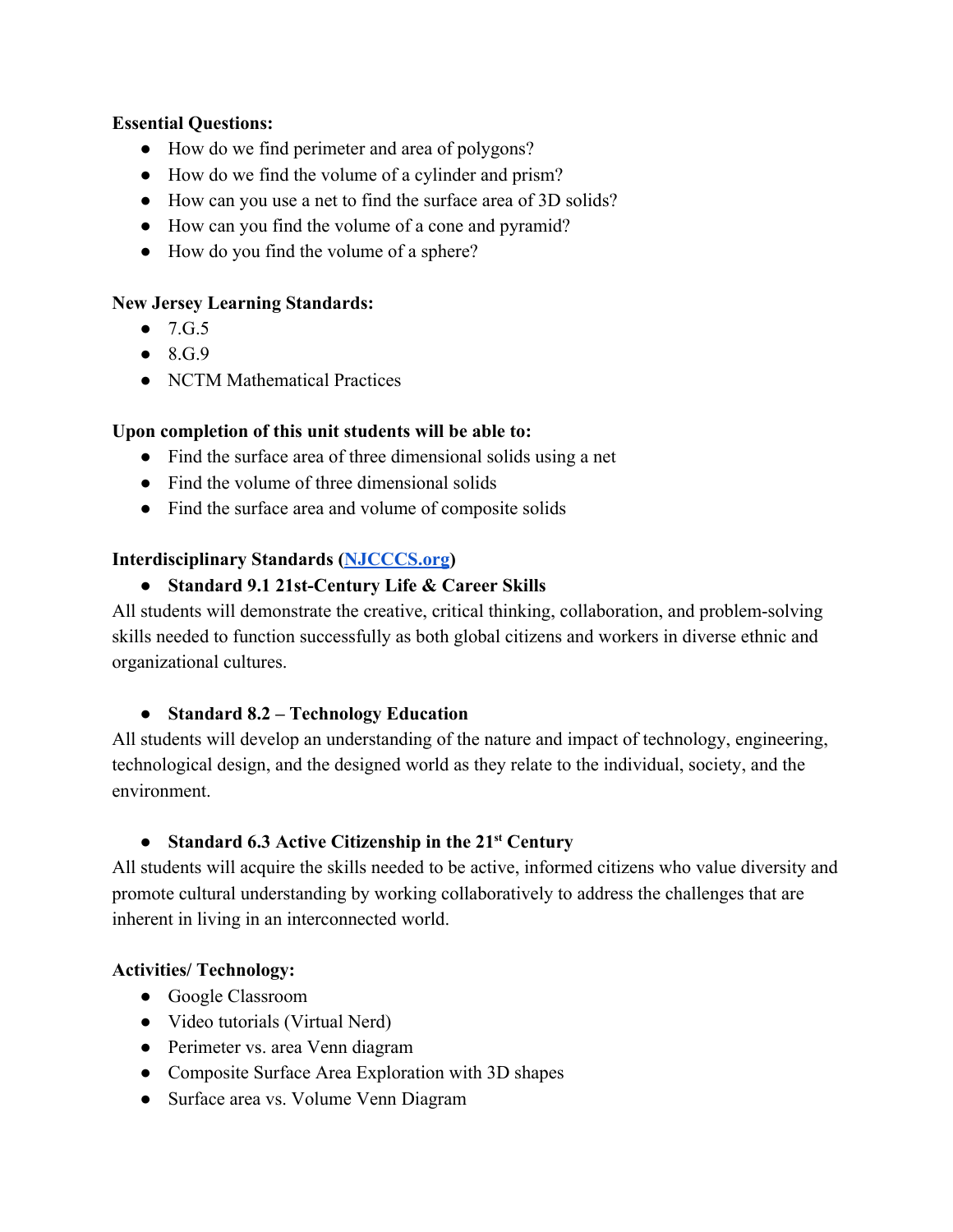- Composite volume Exploration with 3D shapes
- Card sort volume of 3D shapes
- Scavenger Hunt Volume and Surface Area
- Math XL

#### **Enrichment Activities:**

- Real World Connections
- Taking Math Deeper (Big Ideas)
- Practice C Level Worksheets
- Challenge Worksheets
- *On Core* Test Preparation Questions

| <b>Technology</b><br><b>Assessment</b> | <b>Closure</b><br><b>Assessments</b>                  | <b>Summative</b><br><b>Assessments</b> | Formative<br><b>Assessments</b> |
|----------------------------------------|-------------------------------------------------------|----------------------------------------|---------------------------------|
| <b>Smart Board Lessons</b>             | Entry/Exit Slips                                      | Unit Quizzes                           | Think/Pair/Share                |
| Calculator Labs                        | Thumbs Up/Thumbs<br>Down                              | Quarterly<br>Assessments               | Entry/Exit Slips                |
| Google Classroom<br><b>Exit Slips</b>  | Dry Erase Boards                                      | Unit Projects                          | Whiteboards                     |
| <b>Online Quizzes</b>                  | Think/Pair/Share                                      | Quiz Games/ Board<br>Games (Kahoot)    | Classwork/<br>Homework          |
|                                        | <b>Revisit Essential</b><br>Questions<br>(Objectives) | <b>Self Assessments</b>                | Real World<br>Applications      |
|                                        |                                                       |                                        | Manipulatives                   |
|                                        |                                                       |                                        | Open Ended<br>Questions         |
|                                        |                                                       |                                        | Verbal Assessment               |
|                                        |                                                       |                                        | <b>Rhetorical Questions</b>     |
|                                        |                                                       |                                        | Unit Projects                   |
|                                        |                                                       |                                        | <b>Error Analysis</b>           |
|                                        |                                                       |                                        | <b>Math Games</b>               |
|                                        |                                                       |                                        | Notebook/Binder<br>Quiz         |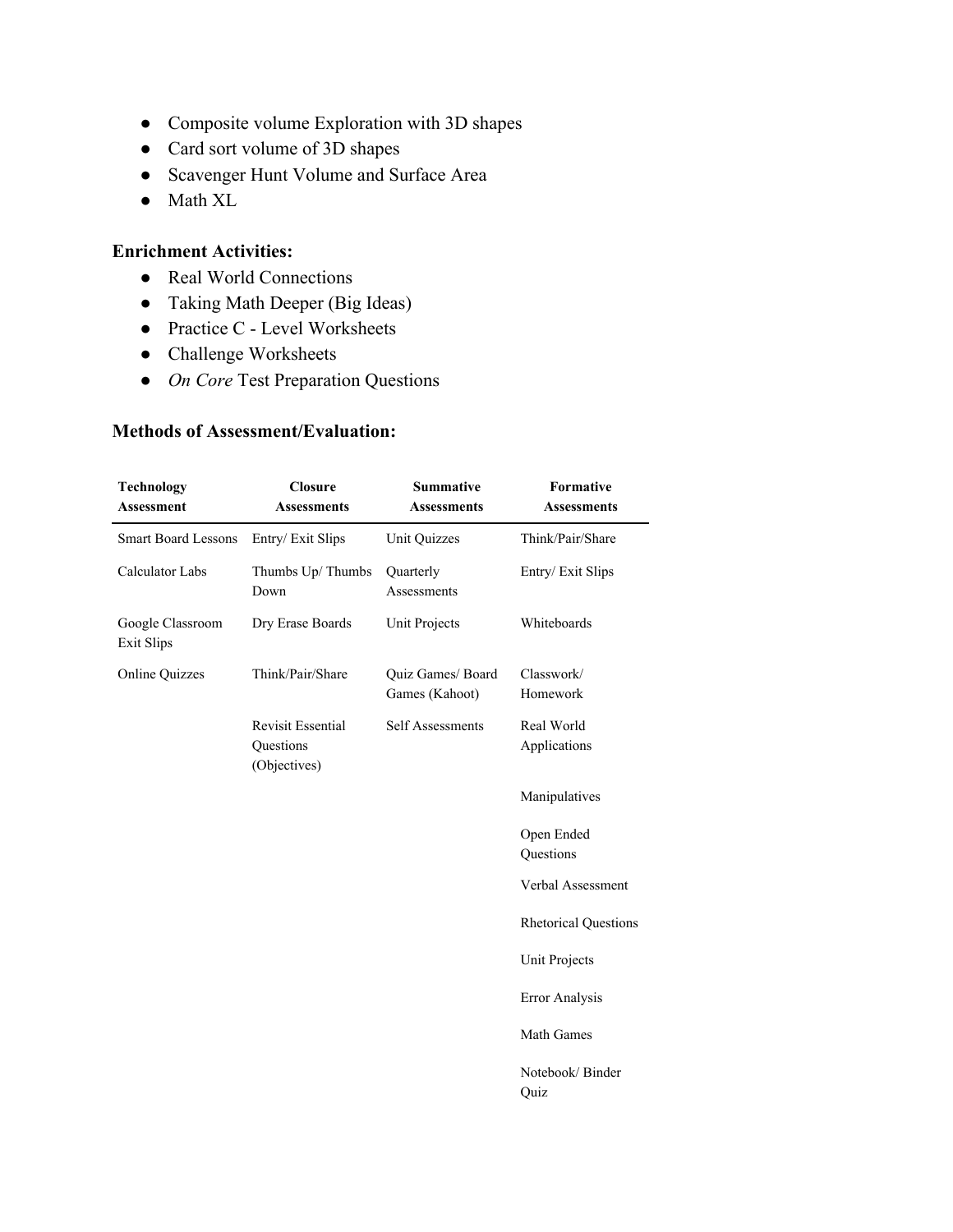- Teacher Webpage
- Google Classroom
- Math XL
- *Big Ideas Math Grade 8*, Common Core 2014 Regular Pathway
- *Mathematics Grade 8*, Holt McDougal
- Technology:
	- Khan Academy
	- Learn Zillion
	- Big Idea Math (online)
	- Purple Math

## **Unit #7: Equations & Systems**

#### **Approximate # of Weeks:** 5 weeks

#### **Essential Questions:**

- Does the order in which you perform an operation matter?
- How does keeping an equation balanced aid in solving an equation?
- How do you identify and combine like terms?
- In a two-step equation, which step should you do first?
- How can you solve a system of linear equations?
- How do you solve a system algebraically?
- What types of solutions can systems of linear equations have?
- How can you apply solving systems strategies to application problems?
- How can you determine an equation of a line when you are given the table, graph, or description?

#### **New Jersey Learning Standards:**

- $\bullet$  8 EE 7-8
- NCTM Mathematical Practices

#### **Upon completion of this unit students will be able to:**

- Solve multi-step equations with variables on both sides
- Solve a systems of linear equations by graphing
- Solve a system of linear equations using substitution or elimination
- Determine how many solutions a systems of equations may have
- Solve an equation for a given variable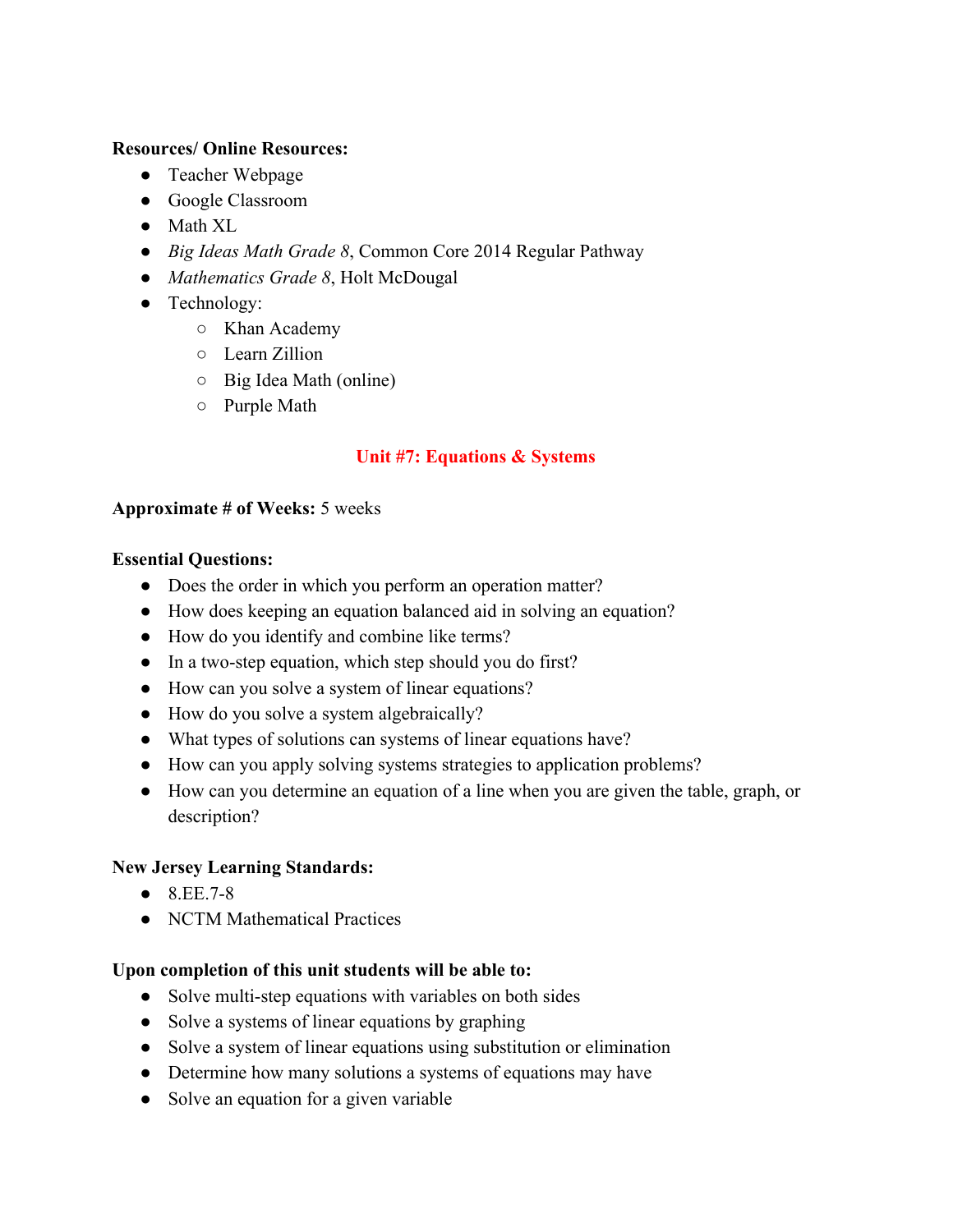- Write equations given a table, graph, or description
- Complete a table given a graph, equation, or description
- Construct a graph, given a table, equation, or description
- Write a description given a table, graph, or equation
- Use graphing calculator to graph linear equations and systems of linear equations

#### **Interdisciplinary Standards ([NJCCCS.org](http://njcccs.org/))**

## ● **Standard 9.1 21st-Century Life & Career Skills**

All students will demonstrate the creative, critical thinking, collaboration, and problem-solving skills needed to function successfully as both global citizens and workers in diverse ethnic and organizational cultures.

## ● **Standard 9.3 - Career Awareness, Exploration, and Preparation**

All students will apply knowledge about and engage in the process of career awareness, exploration, and preparation in order to navigate the globally competitive work environment of the information age.

## ● **Standard 8.1 – Computer and Information Literacy**

All students will use computer applications to gather and organize information and to solve problems.

#### **Activities/ Technology:**

- Google Classroom
- Video tutorials (Virtual Nerd)
- Solving Equations Balance
- Balance online activity solving equations
- Compare and Contrast Literal Equations to General Equations
- Card Sort writing equations in from different forms
- Graphing stories videos to graphs
- Solving systems card sort
- Math XL

#### **Enrichment Activities:**

- Real World Connections
- Taking Math Deeper (Big Ideas)
- Practice C Level Worksheets
- Challenge Worksheets
- *On Core* Test Preparation Questions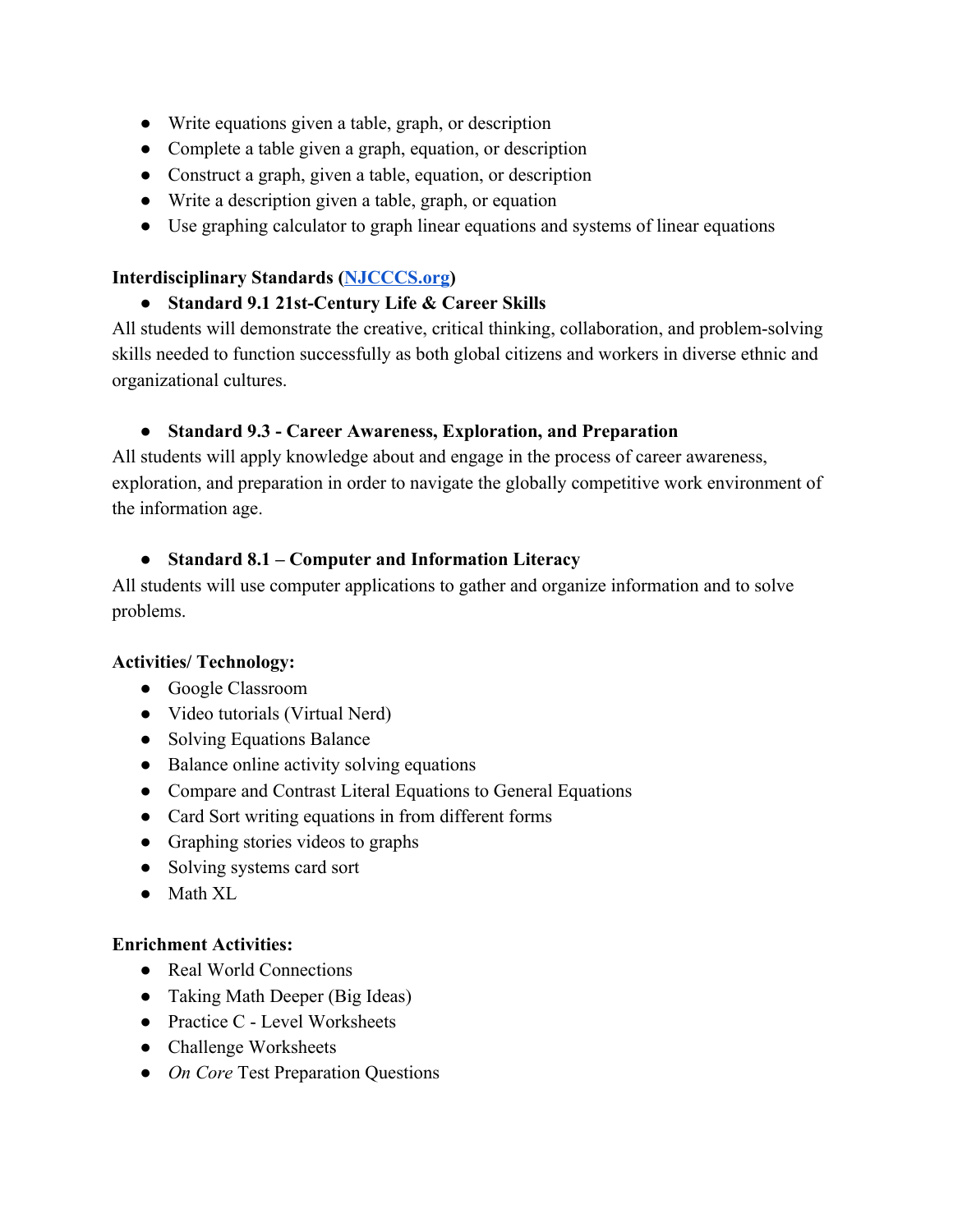#### **Methods of Assessment/Evaluation:**

| <b>Technology</b><br><b>Assessment</b> | <b>Closure</b><br><b>Assessments</b>                  | <b>Summative</b><br><b>Assessments</b> | Formative<br><b>Assessments</b> |
|----------------------------------------|-------------------------------------------------------|----------------------------------------|---------------------------------|
| <b>Smart Board Lessons</b>             | Entry/Exit Slips                                      | <b>Unit Quizzes</b>                    | Think/Pair/Share                |
| Calculator Labs                        | Thumbs Up/Thumbs<br>Down                              | Quarterly<br>Assessments               | Entry/Exit Slips                |
| Google Classroom<br><b>Exit Slips</b>  | Dry Erase Boards                                      | Unit Projects                          | Whiteboards                     |
| <b>Online Quizzes</b>                  | Think/Pair/Share                                      | Quiz Games/ Board<br>Games (Kahoot)    | Classwork/<br>Homework          |
|                                        | <b>Revisit Essential</b><br>Questions<br>(Objectives) | Self Assessments                       | Real World<br>Applications      |
|                                        |                                                       |                                        | Manipulatives                   |
|                                        |                                                       |                                        | Open Ended<br>Questions         |
|                                        |                                                       |                                        | Verbal Assessment               |
|                                        |                                                       |                                        | <b>Rhetorical Questions</b>     |
|                                        |                                                       |                                        | <b>Unit Projects</b>            |
|                                        |                                                       |                                        | Error Analysis                  |
|                                        |                                                       |                                        | Math Games                      |
|                                        |                                                       |                                        | Notebook/Binder<br>Quiz         |

#### **Resources/ Online Resources:**

- Teacher Webpage
- Google Classroom
- Math XL
- *Big Ideas Math Grade 8*, Common Core 2014 Regular Pathway
- *Mathematics Grade 8*, Holt McDougal
- Technology:
	- Khan Academy
	- Learn Zillion
	- Big Idea Math (online)
	- Purple Math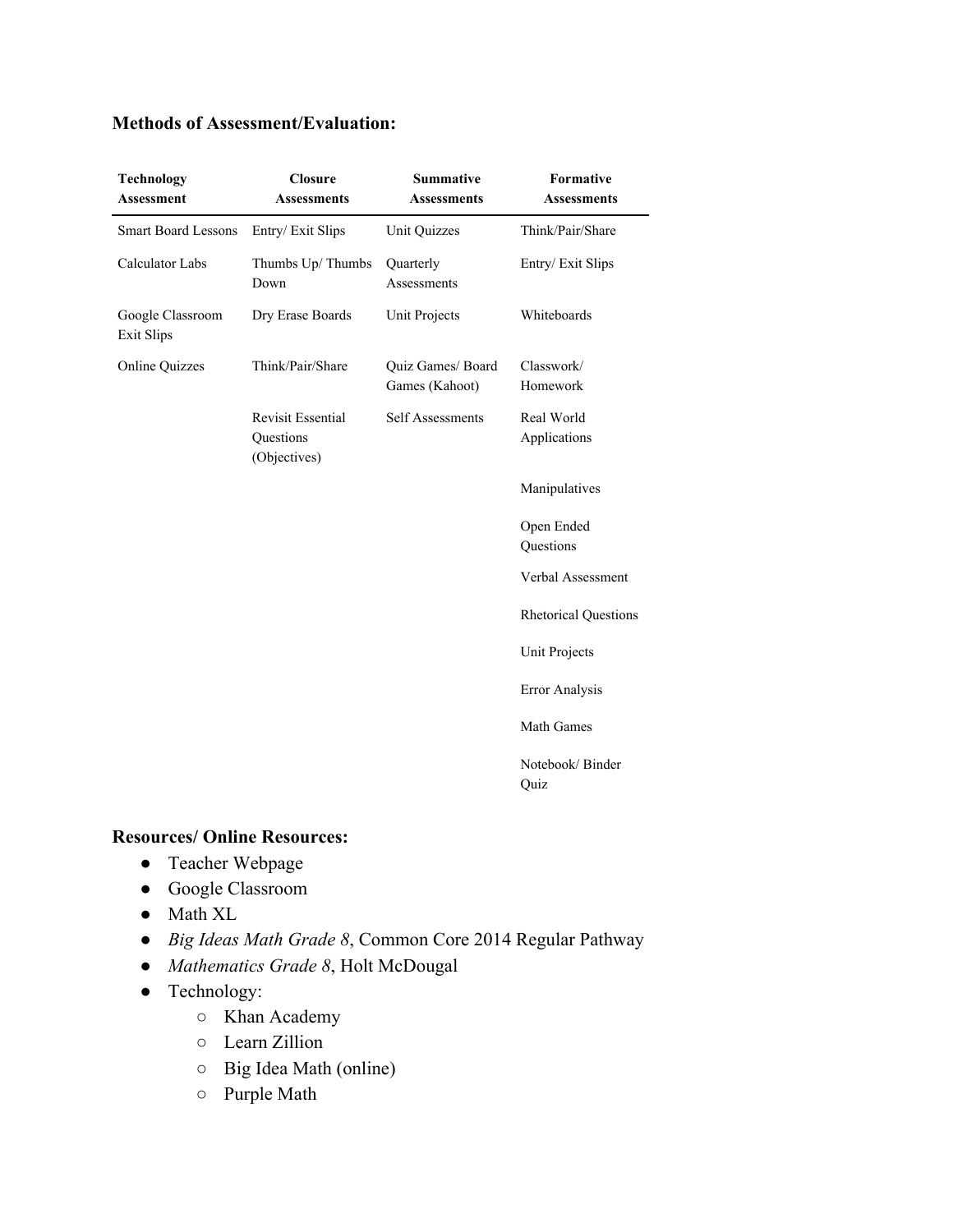#### **Appendix A: Course Sequence**

#### **Text:**

- Holt McDougal Mathematics 8 Text (Green)
- Big Ideas Math Regular Pathway 8th Grade (Blue)

#### *Marking Period 1*

#### **Summer Assignment & Review**

#### **Unit 1: Number Sense**

## **Unit 1A**

Number System Review Irrational Numbers Converting Between Fractions & Decimal Representations Converting Between Repeating Decimals & Fractions Approximating Rational Numbers Perfect Squares & Cubes Square Roots & Cube Roots Approximating Square Roots Simplifying Radical

#### **Unit 1B**

Properties of Exponents Applications of Exponents Understanding Scientific Notation Operations with Scientific Notation

#### **Unit 2: Geometry**

#### **Unit 2A**

Explore the Pythagorean Theorem Applications of the Pythagorean Theorem and its Converse (in 2 & 3 dimensions) Midpoint/ Distance between 2 points

#### *Marking Period 2*

#### **Unit 2B**

Transformations **Translations** Reflections Rotations Dilations

#### **Unit 2C**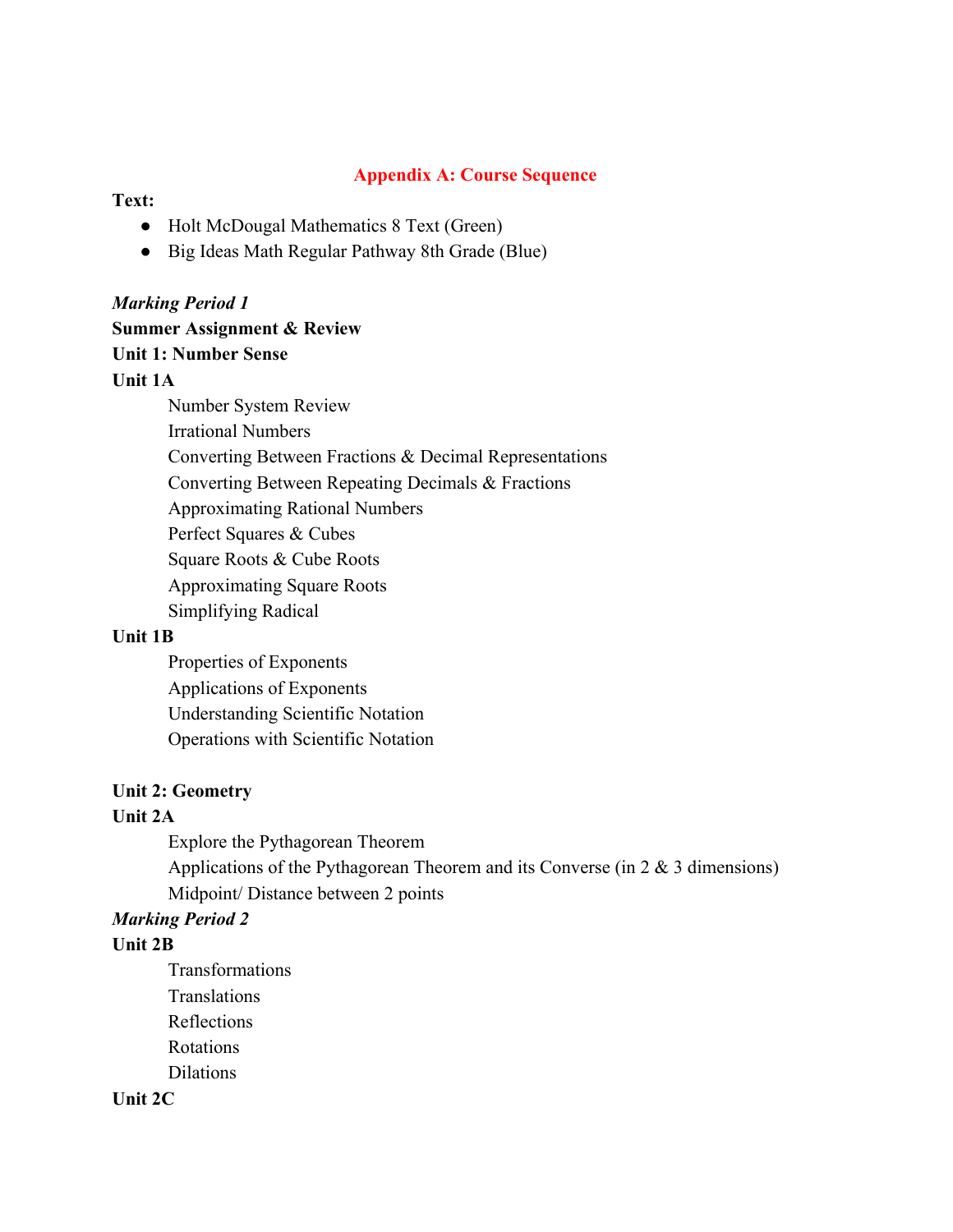Triangle Angle Sum Theorem & Exterior Angles of Triangles Parallel Lines cut by a Transversal

#### **Unit 3: Functions**

## **Unit 3A**

Intro to Functions Functions vs. Relations Domain and Range Discrete vs. Continuous Domain

#### **Unit 3B**

Tables, Graphs, Verbal expression, Equations Use Similar Triangles to Compare Slopes Slope-Intercept Form Standard Form Linear v. Nonlinear

#### *Marking Period 3*

#### **Unit 3C:**

Writing Functions given tables and graphs Writing Functions given slope and a point Writing function given 2 points Parallel and Perpendicular Lines

#### **Unit 4: Systems and Inequalities Unit 4A**

Solve Systems by Graphing Solve Systems by Substitution Solve Systems by Elimination Special Systems Applications of Systems

#### **Unit 4B**

Inequalities Solving one step-inequalities Solving Multi-step inequalities Compound inequalities

#### **Unit 5: Patterns of Association Unit 5A**

**Scatterplots** Graphing Scatterplots